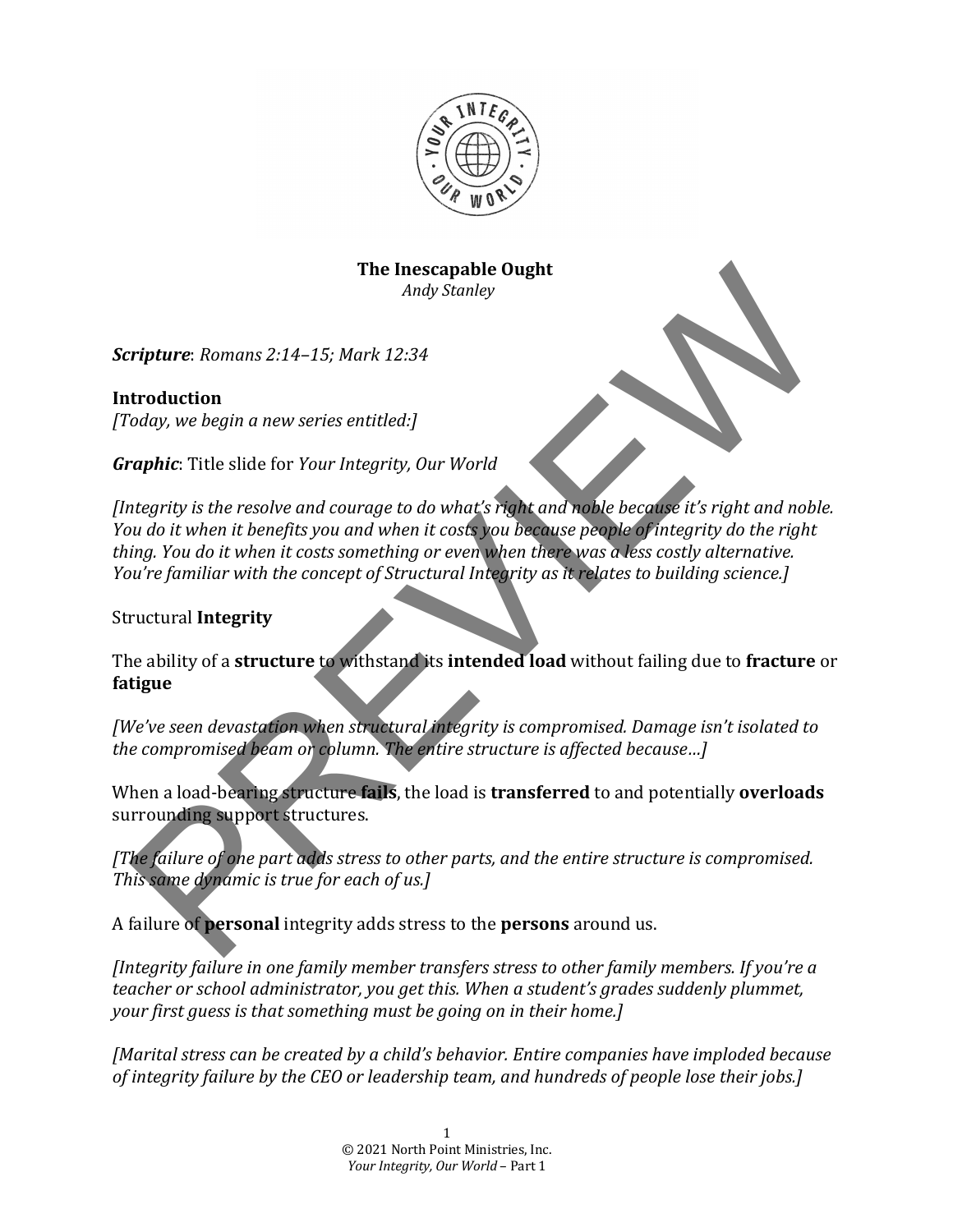

*[Foster parents see firsthand how a parent's integrity collapse fuels generational poverty or drug addiction.]*

## The **load** is always **transferred**.

*[The consequences are never isolated. Your integrity failure impacts some other persons. But* when you maintain your integrity, it impacts others as well. It's a big deal! When we think *about our families, communities, nation, and world, I can't think of anything more important. Thus, our title for this series is* Your Integrity, Our World.]

*[We've all been on the receiving end of this. It's one reason integrity is a...*]

#### Integrity Universal **Expectation**

*[We may opt for loopholes and make excuses with our personal decisions, but we expect* integrity from our spouse, parents, boss, leaders, or employees.]

*[Thieves don't expect to be stolen from. Unfaithful spouses don't expect to be cheated on. A student who cheats expects their teacher to grade fairly. Employees who waste hours at work expect to be paid for their whole scheduled time. This inescapable expectation points to something significant.]* oster parents see firsthand how a parent's integrity collapse fuels generational poverty or<br>and is always transferred.<br>the consequences are never isolated. Your integrity failure impacts some other persons But<br>hen you main

**Integrity** assumes an ought to we readily appeal to that we assume everybody around us is **accountable** to.

*["You lied to me!" The implication is: "Though we've never discussed the pros and cons of lying, I* assume you know it's wrong. I didn't decide it's wrong." You didn't decide. Everybody *just knows. You rarely hear…]*

"Yes, I lied to you. So what?"

*[If there is no objective outside of us—a standard of right and wrong—why make excuses for our behavior?* "I cheated. So what?" What we usually hear is, "I didn't lie!" The implication is *that lying is wrong. We lie about lying, so people won't think we're lying. We may hear...]* 

"The **reason** I lied is…"

*[But why not decide there's nothing wrong with lying? Because we know better.]*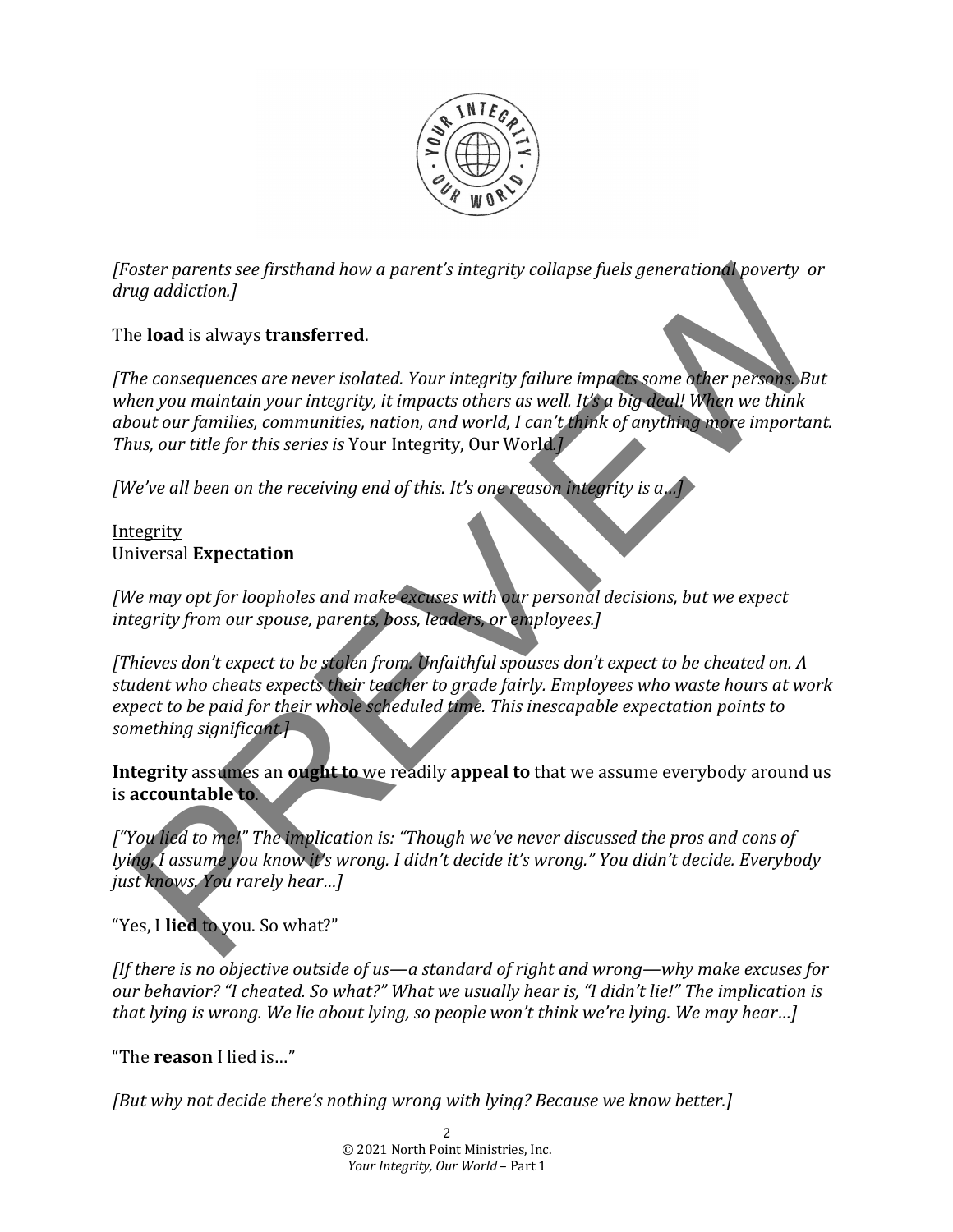

There is an ought to that stands outside of you and over you that didn't originate with you. 

*[… Or with me. We can't escape it. We may deny the existence of "ought to" with our actions but never our reactions. We react and appeal to a universal ought to when we or a loved one is* mistreated. What does this have to do with integrity?]

If there is no **ought to** that stands **outside** of you and holds sway **over** you,

**integrity** is merely a **tool** you use to **get your** way until it gets in the way.

*[Then we throw it away and do what we please.* "But you promised!" "I did, and I meant it. But *I* don't want to do this anymore."]

*[When integrity is anchored to nothing but courtesy or societal expectation, we discard it when it's inconvenient.* Why not?]

*["You signed a contract?" "I did. And I intended to follow through, but another bigger job came along, so I'm out."* Think about this at the national level.]

If there is no **ought to** that stands **outside** of us and holds sway **over** us, integrity is reduced to a **tool** government uses to get its way until it gets in the way.

*[So, determining what's at the bottom and what our concept of integrity is built on and based on* has huge ramifications. If integrity is not connected to, supported by, and grounded in anything other than the divine, let's not kid ourselves.] nere is an **ought to that** stands **outside of you** and **over you** that didn't **originate** with<br>
N. Or with me. We can't excape it. We may deny the existence of "ought to with once we can ent never our reactions. We react a

# **Integrity**…

*[What's right, wrong, ought, ought not, virtuous, noble, and just...]* 

… is **fluid**. It will be **de**fined and **re**fined by **personal** and **public opinion**. 

*[It will be defined by majority rule. Let me ask you this: Should women be allowed to vote? Based on what? For me, based on I don't want to be locked out of the house. Once upon a time, the majority said no. Then the opinion changed to yes. Is there nothing more to that issue than majority opinion?]*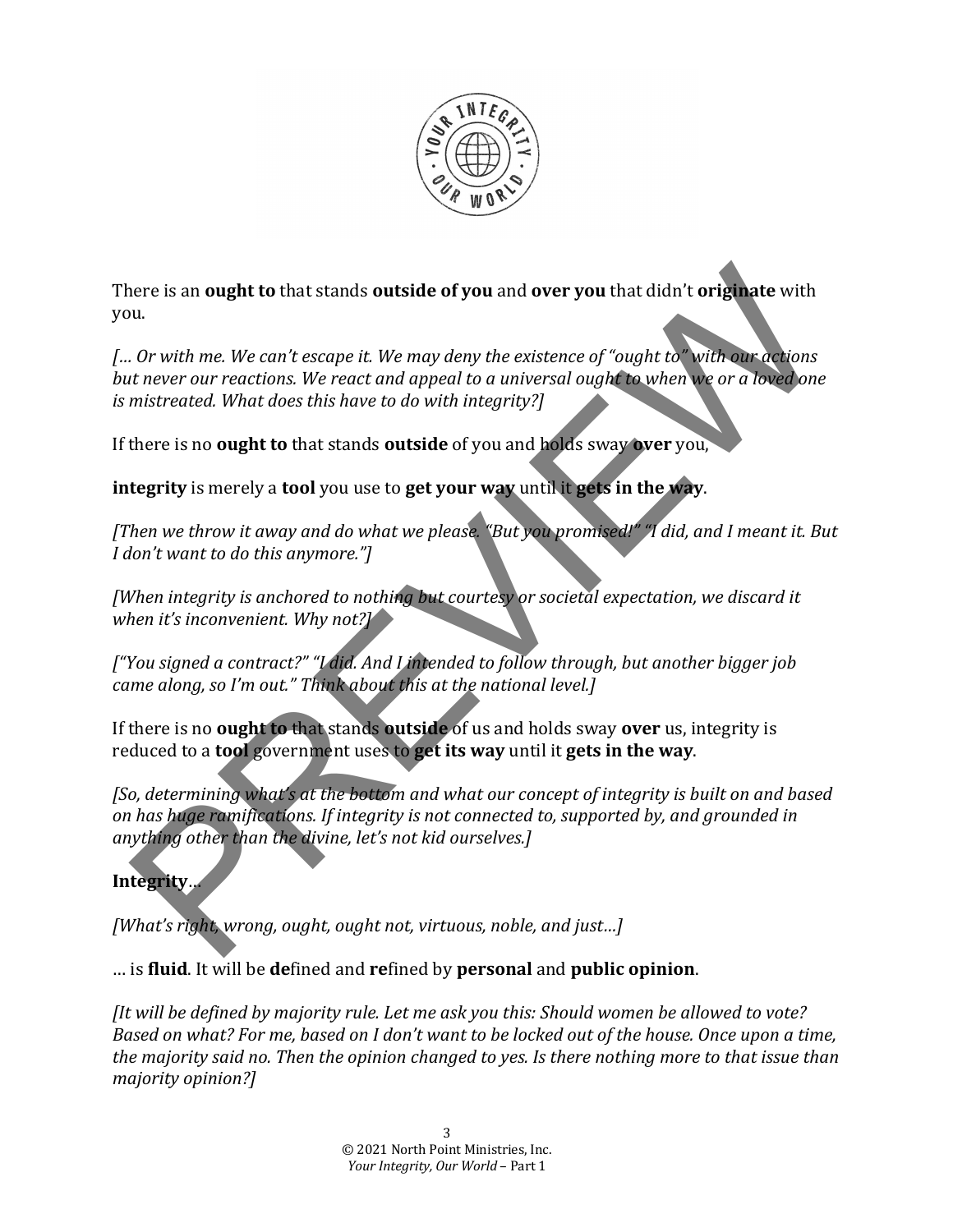

*[What about the Constitution? Are the rights guaranteed by our Constitution anchored to anything other than the opinion of the authors?]*

*[What about slavery? Many thought and still think that it's right, moral, and natural that some people were born to be ruled and others to be rulers. We don't. But who's to say?]* 

*[What if the majority swung the other way? Would you swing?* If not, why not? Are you better than or righter than those who disagree? Do you think you're morally superior to them? Based *on what?]* What about the Constitution? Are the rights guaranteed by our Constitution at hored to<br>tything other than the opinion of the authors?]<br>That about slowery Many thought and still think that it's right, moral, and natural th

Our outrage at the very **thought** is an appeal to an ought!

*[Which brings me to this:]* 

Does your **outrage** rest on anything more **substantial** and less fluid than your personal **opinion**?

*[Or a…]*

Personal **conviction**?

*[Or your…]*

Life **experience**?

*[If there is no ought and ought not that stands outside of us and holds sway over us, then right and* wrong and just and unjust are determined by...]

# **Majority** Rule

*[In the case of a democracy, but it's determined by...]* 

# Minority Rule

*[… in the case of a dictatorship, theocracy, or fascist regime. People with power just make stuff up.* But it's worse than that. The people in power can't be held responsible. We can't judge *them because there's no objective standard by which to judge.]* 

If all there is is **matter**, they had no actual **choice** in the matter.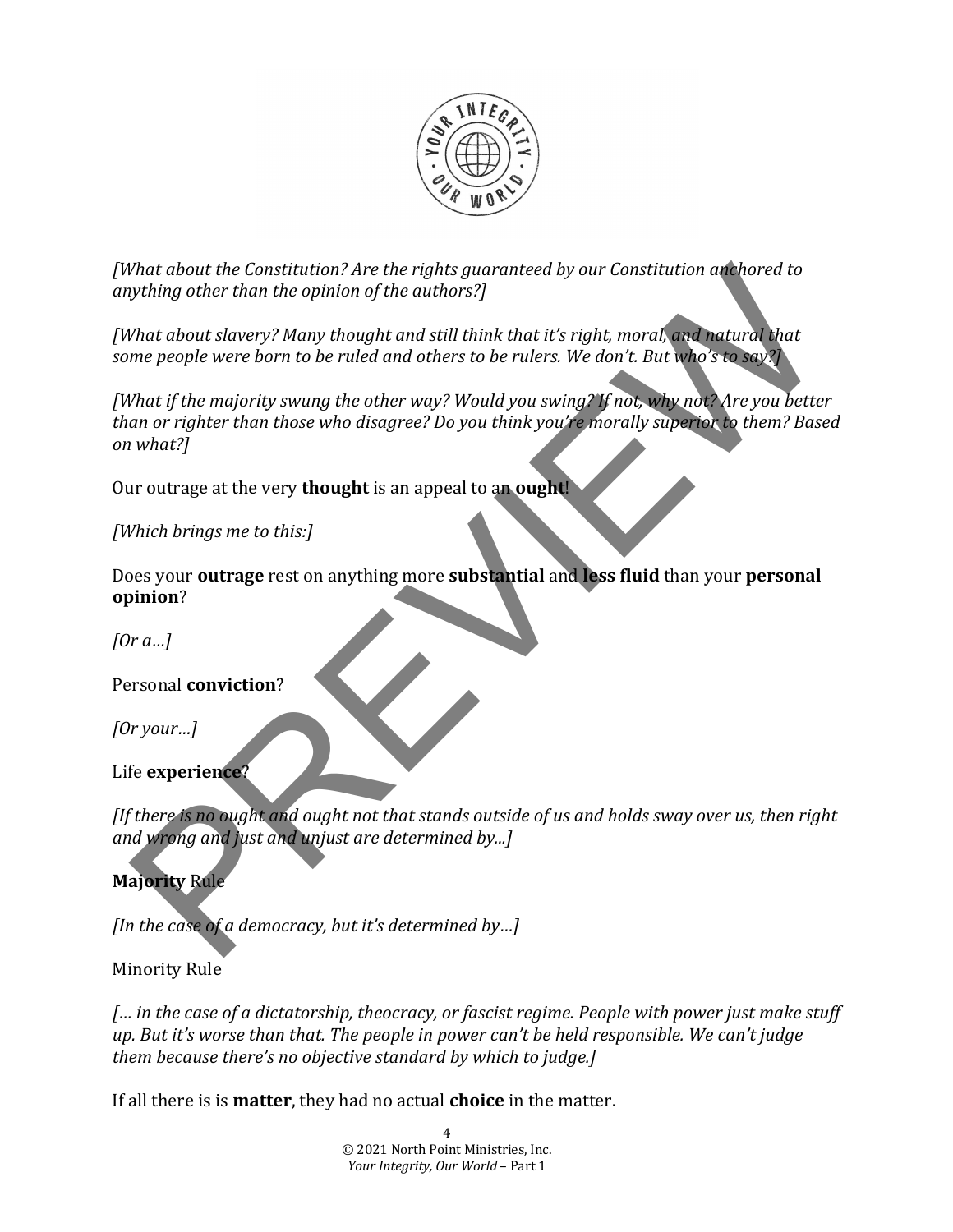

*[Matter doesn't decide. Matter just is. Choice requires free will. In a purely material world, free will is an illusion. In the end, it's...]* facter doesn't decide. Matter just is Choice requires free will. In a purely material world, free ill is an illusion. In the end, it's...]<br>In is an illusion. In the end, it's...]<br>There is no divine lawgiver, it's just a se

Survival of the **fittest** 

Evolution by natural **de**-selection

*[If there is no divine lawgiver, it's just a self-serving opinion. Integrity becomes a useful tool... until it's not. In the end...]* 

### **Ought to** is up to you.

*[But we know better. There's something on the outside of you bearing down on you.]* 

The moment we **attempt** to **justify** a behavior in our **minds**...

*[The moment we acknowledge the tension.* "I shouldn't do this but..."]

… we acknowledge the **divine**.

*[… whether we believe it or not. You acknowledge accountability to something we didn't create and can't shake.]*

*[Paul explained it this way to Jesus following first-century Jews who wondered how Gentiles who didn't know the law of Moses could become God followers.]* 

*Romans 2:14 (Paraphrased by Andy Stanley)* When Gentiles, who do not have the law...

**do instinctively** things **required** by the law...

*[They don't lie, steal, commit adultery, cheat, or murder. They just know those are wrong.]* 

they are a law **for themselves**, even though they do not have **the** law.

*[They have a law even though they don't have the law or the Torah. But how? Where did that come from?]*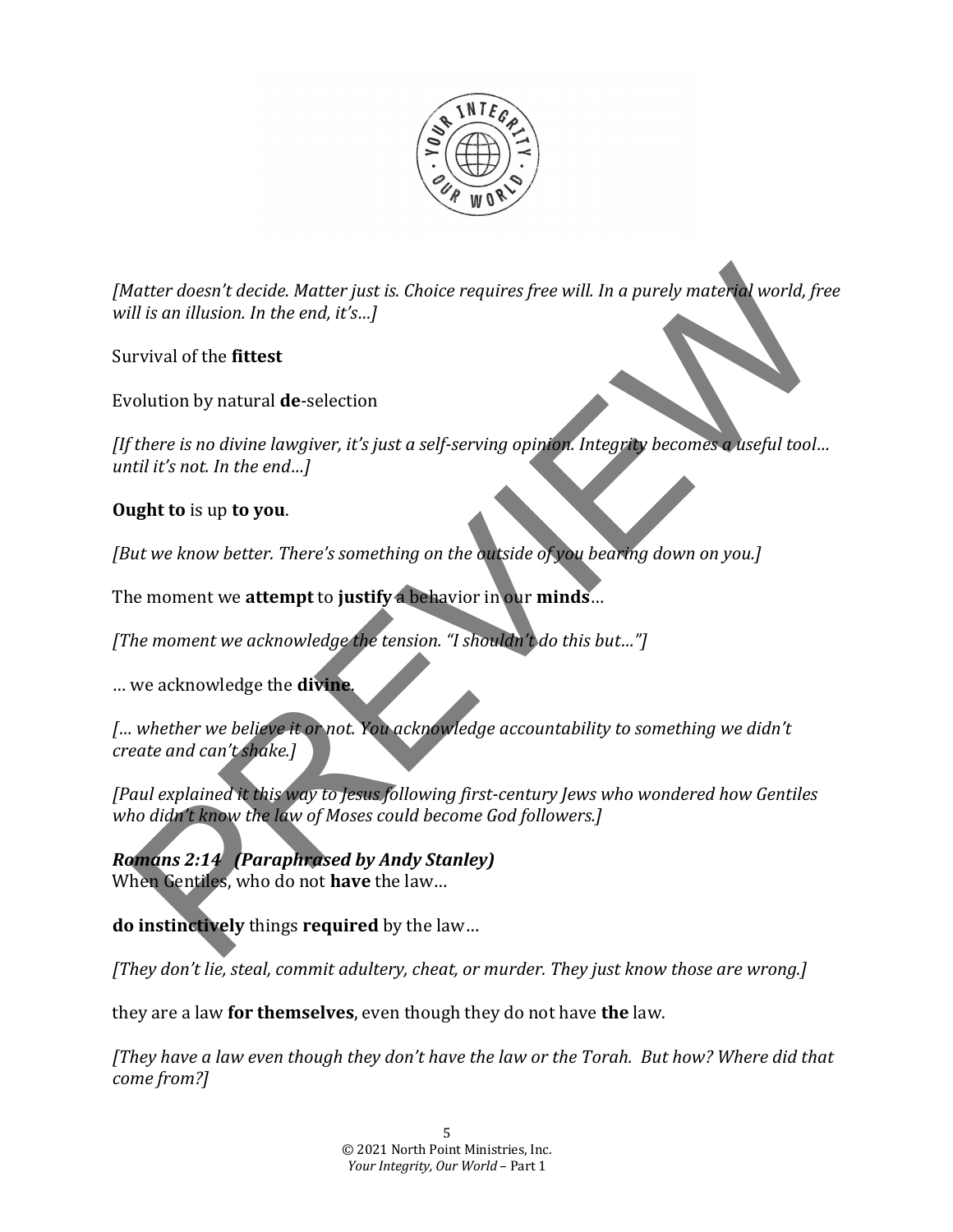

#### **Romans 2:15**

They show that the **requirements** of the law are **written on their hearts**, their **consciences** also bearing witness,

and their **thoughts** sometimes **accusing** them and at other times even **defending** them.

[Gentiles, who don't have the Ten Commandments, are condemned by their conscience when *they break a universal one.]*

*[Ought to isn't completely up to you. There's an outside agent.]* 

The moment we attempt to justify a behavior in our minds, we acknowledge the law of **God** written on our **hearts**.

*[Everyone should consider following Jesus because he came to initiate the kingdom of God on the earth.* He placed his law in our hearts. When you choose what's right, you participate in it. *These are Jesus's words:]*

## *Mark* 12:34 *(Paraphrased by Andy Stanley)*

"You're not far from it."

*[Integrity is anchored to something beyond our fluid opinions and beyond a majority opinion. It's* informed by a *value system that stands* outside of us and that puts pressure on us. It *represents* what's best for the people around us and us. You know it's best for you when someone treats you the way they ought not, and you appeal to the law of God in your heart and hope is in their heart too. It's more than being a good person. It's living in sync with God's *will.]* mans 2:15<br>
wey show that the requirements of the law are written on their hearts, their consciences also<br>
aring witness,<br>
d their thoughts sometimes accusing them and at other times even defending them<br>
erailies, who don't

When you do what's **right**, and it costs you, you declare the rule of God over you.

*[You participate in the kingdom of God whether you meant to or not. And when you insist other people treat people right, justly, and with dignity, you do so as well.]* 

INTEGRITY

We **expect** it.

We **celebrate** it.